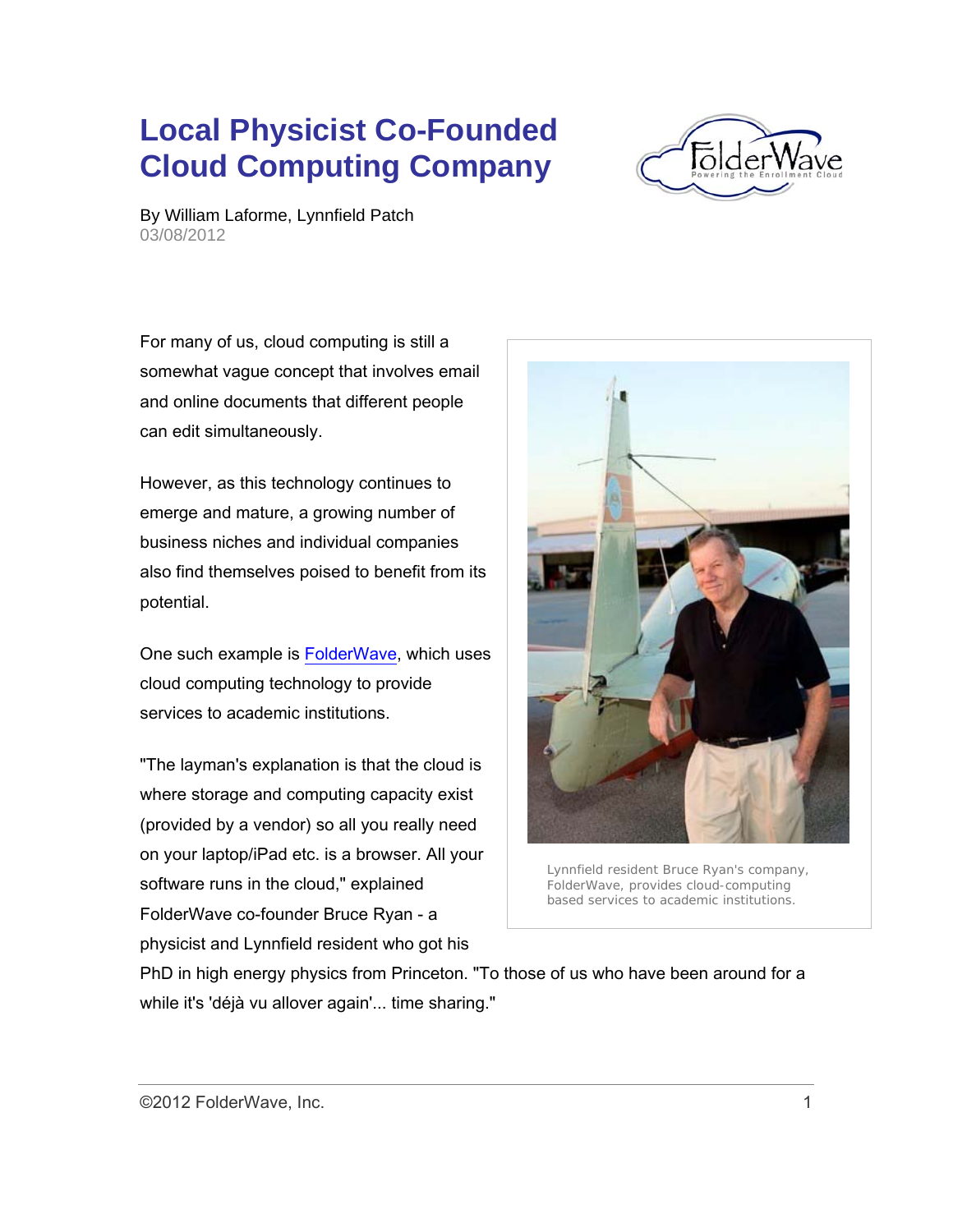According to Ryan, the field of high-energy physics is an extension of nuclear physics and involves some of the experiments often seen in the media that involve accelerators, sub-atomic particles, and so forth (The most common pop culture reference to this field can probably be found in the Da Vinci Code books and movies). At the time, Princeton had one of the earliest online managed experiments, and Ryan found himself very interested in it. Around that time, he was also advised to go and work in research and development for IBM - which he did after graduation.

A native of Lynn, Ryan has lived in Lynnfield for about 40 years on a property that still boasts a barn, tractors and horses. Ryan, who is descended from New Brunswick farmers, remarks half-seriously that at this point, he might even be the only farmer left in Lynnfield. A daughter and three grandchildren also live next door in town.

The business concept for the Westford-based FolderWave began to emerge about a decade ago, when Ryan was discussing technology and financial aid with longtime friend and colleague Frank Campanella, the former executive vice president of Boston College. From there, a financial aid application soon emerged that could give the institution a hand with help from a fairly young technology.

"We'd like to say we were brilliant and we were one of the first cloud companies, but the fact is we listened to people," Ryan told Lynnfield Patch in a recent interview.

From financial aid, Ryan recalls how it was a "logical next step" to begin aggregating other tools and technology to offer more of a "soup to nuts" range - including services like document management, workflow management, and data upgrades - and many other high-volume applications for that matter.

"We do it all, and refer to it as our 'soup to nuts' approach which people intuitively understand This represents the logical extension of the cloud concept, a state currently reached by very few," said Ryan.